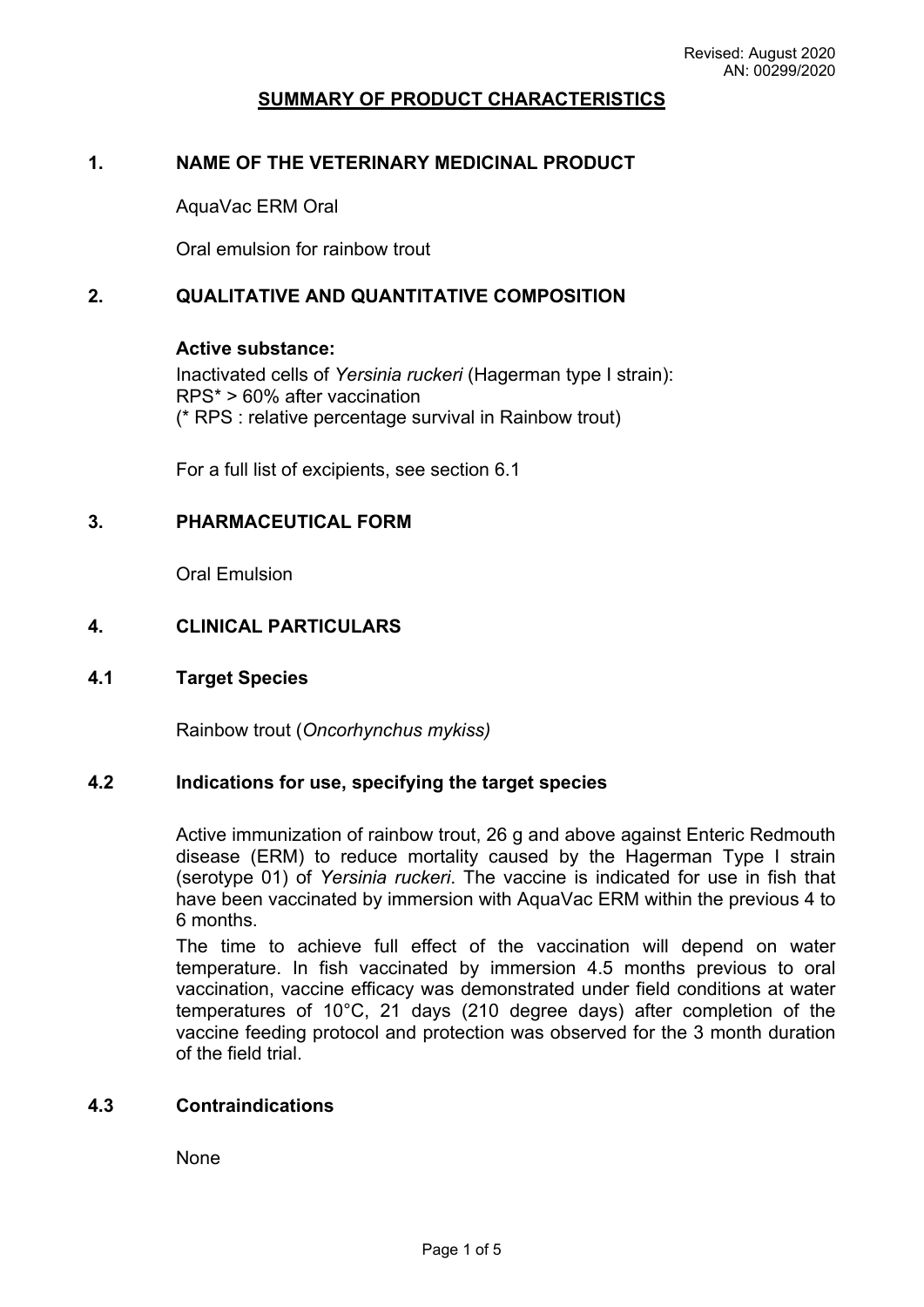### **4.4 Special warnings**

Do not vaccinate fish at water temperatures below 5°C. Only vaccinate healthy fish.

### **4.5 Special precautions for use**

#### **Special precautions for use in animals**

The safety and efficacy of AquaVac ERM Oral has only been demonstrated when the product was used after fish had been vaccinated with AquaVac ERM within the previous 4 to 6 months.

Do not re-vaccinate fish previously vaccinated with AquaVac ERM Oral.

### **Special precautions to be taken by the persons administering the veterinary medicinal product to animals**

Wear rubber gloves when preparing and handling vaccine treated pellets. Protection against particle and droplet inhalation, e.g. a dust mask, should be worn when spraying and mixing vaccine onto feed pellets.

### **4.6 Adverse reactions (frequency and seriousness)**

None.

### **4.7 Use during pregnancy, lactation or lay**

Do not administer to fish intended as broodstock or to broodstock.

#### **4.8 Interaction with other medicinal products and other forms of interaction**

No information is available on the safety and efficacy of this vaccine when used with any other veterinary medicinal product. A decision to use this vaccine before or after any other veterinary medicinal product therefore needs to be made on a case by case basis.

#### **4.9 Amounts to be administered and administration route**

The product is administered orally, to fish that have received vaccination with AquaVac ERM immersion vaccine 4-6 months previously.

Vaccination is administered to fish of not less than 26 g weight in a 10-day feeding program, in which feed pellets treated with vaccine are administered according to the following protocol: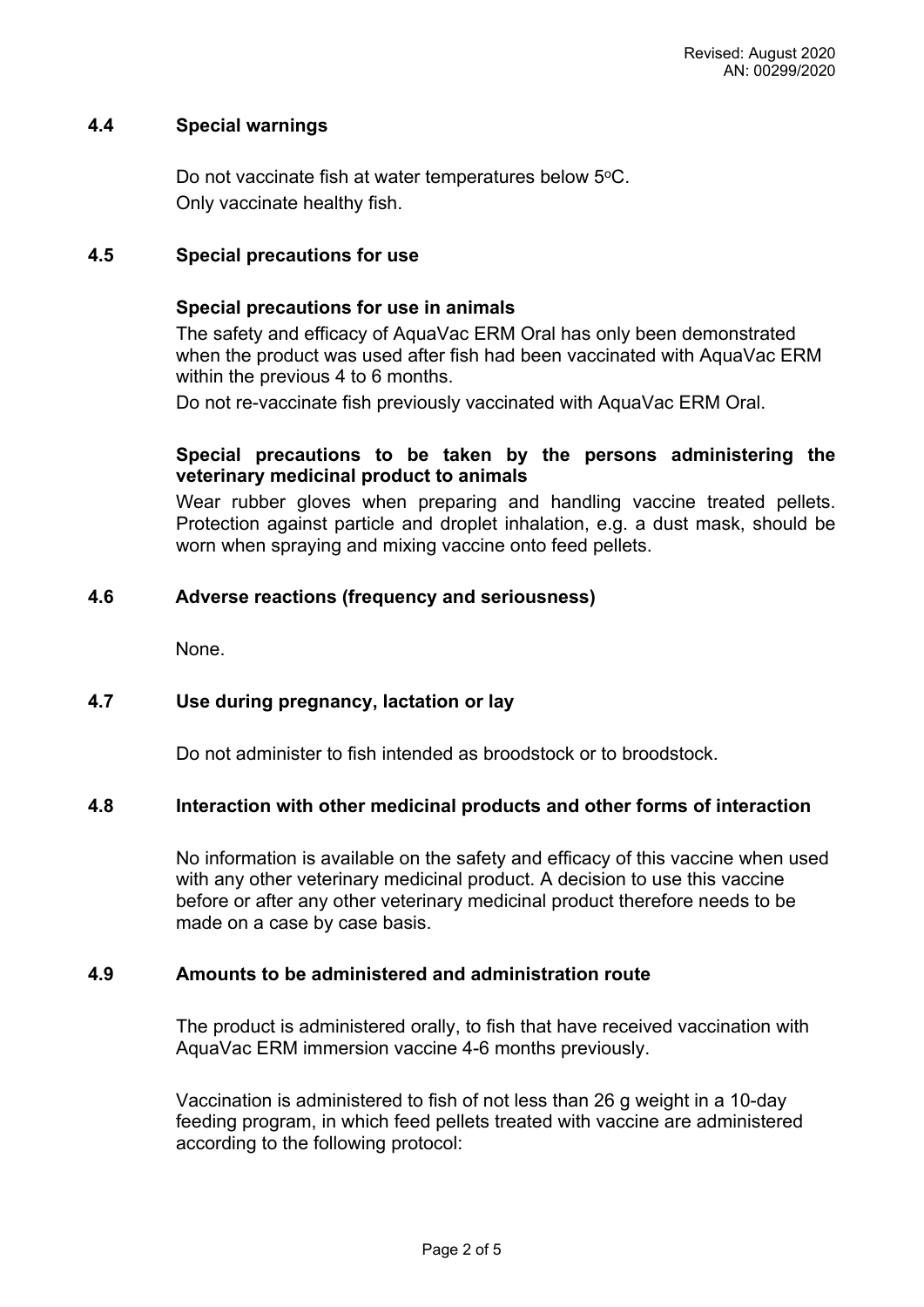| Day 1-5   | 0.01 ml per fish per day |
|-----------|--------------------------|
| Day 6-10  | No vaccine feed          |
| Day 11-15 | 0.01 ml per fish per day |
| Total     | 0.1 ml per fish          |

The precise bacterial dose taken up by individual fish cannot be calculated.

Preparation of vaccine-coated feed pellets.

The vaccine-coated feed is prepared as follows:

The vaccine is kept at room temperature (20°C) for 1 hour before use to allow the vaccine to become less viscous. If any separation occurs, the bottle is shaken vigorously until the separated layers are completely dispersed. The feed pellets are turned in a mixer, e.g. concrete mixer and the vaccine is slowly poured or sprayed directly onto the pellets. If a sprayer is used, it should be set to deliver a coarse spray without risk of aerosol particle generation and the spray container must be completely emptied during the mixing operation. The pellets are mixed for at least 2 minutes after all the vaccine has been added. The prepared feed is kept for 1 hour before feeding to allow the vaccine to impregnate the pellets completely.

The vaccine can be mixed with all or one part of the daily ration of feed.

## **4.10 Overdose (symptoms, emergency procedures, antidotes), if necessary**

No adverse effects have been noted following a double dose of vaccine.

## **4.11 Withdrawal period(s)**

Zero degree days

## **5. IMMUNOLOGICAL PROPERTIES**

To stimulate active immunity against Enteric Redmouth disease (ERM) to reduce mortality caused by the Hagerman Type I strain (Serotype 01) of *Yersinia ruckeri.*

ATC Vet Code QI10BB03

## **6. PHARMACEUTICAL PARTICULARS**

## **6.1 List of excipients**

Formaldehyde Sodium chloride solution Fish Oil **Lecithin**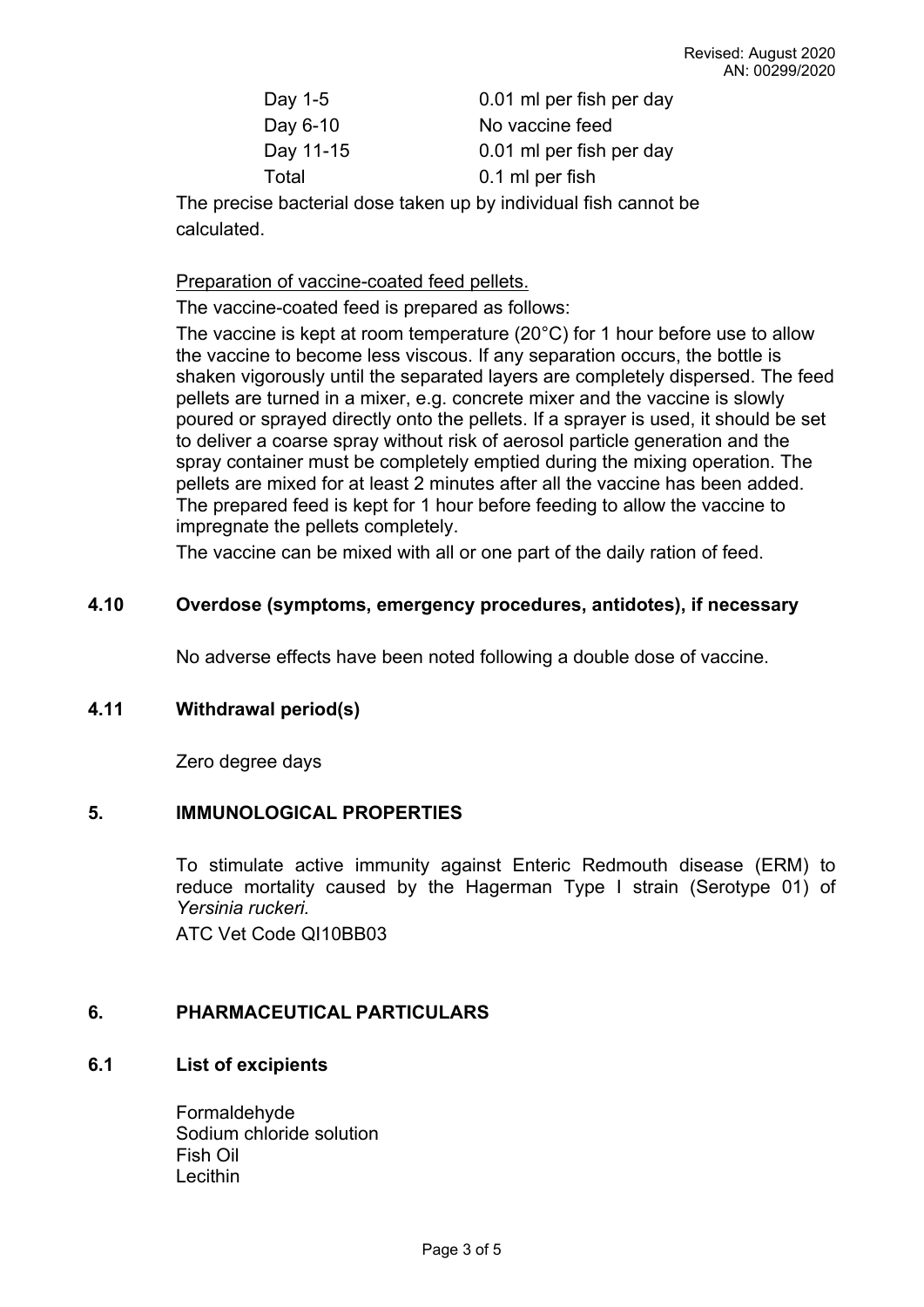### **6.2 Incompatibilities**

Do not mix with any other veterinary medicinal product.

### **6.3 Shelf life**

Shelf life of the veterinary medicinal product as packaged for sale: 2 years Shelf life after first opening the immediate packaging: immediate use Shelf life after incorporation into pelleted feed: 19 days

### **6.4 Special precautions for storage**

Store and transport refrigerated (2°C to 8°C) Do not freeze. Protect from light. Vaccine treated feed should be stored at  $20^{\circ}$ C  $\pm$  5°C in a dry, dark place.

### **6.5 Nature and composition of immediate packaging**

1000 ml (10 000 dose) high density polyethylene bottles sealed with a rubber stopper and aluminium crimp seal.

### **6.6 Special precautions for the disposal of unused veterinary medicinal product or waste materials derived from the use of such products**

Any unused veterinary medicinal product or waste materials derived from such veterinary medicinal product should be disposed of in accordance with local requirements.

## **7. MARKETING AUTHORISATION HOLDER**

MSD Animal Health UK Limited Walton Manor **Walton** Milton Keynes **Buckinghamshire** MK7 7AJ

## **8. MARKETING AUTHORISATION NUMBER**

Vm 01708/4571